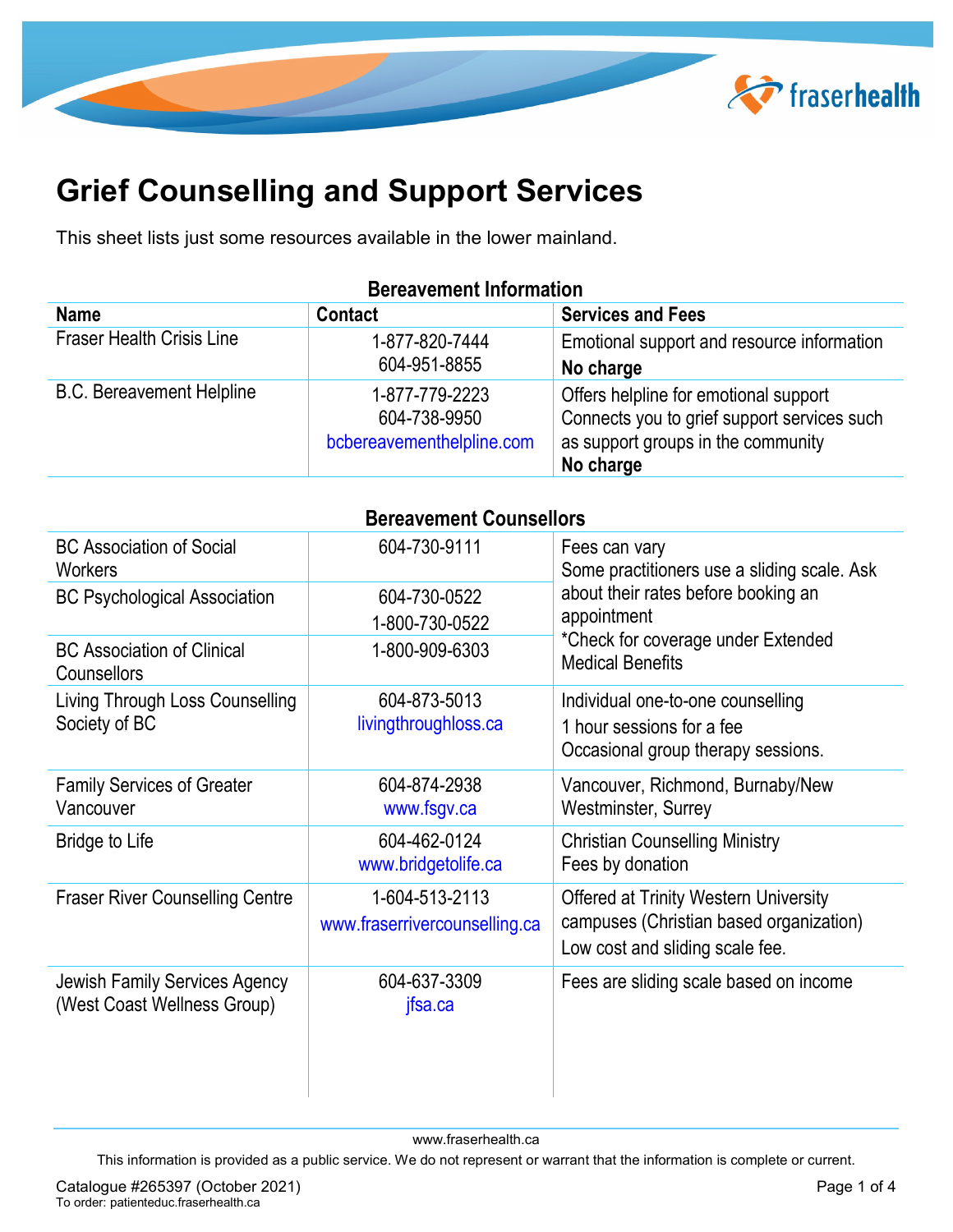| <b>Support Groups and Education</b>                         |                                                                               |                                                                                                                            |                                                                                                                                                                             |  |  |
|-------------------------------------------------------------|-------------------------------------------------------------------------------|----------------------------------------------------------------------------------------------------------------------------|-----------------------------------------------------------------------------------------------------------------------------------------------------------------------------|--|--|
| Camp Kerry                                                  | 604-553-4663<br>campkerrysociety.org                                          |                                                                                                                            | Provides education, support, and counselling<br>services to individuals, families, and groups                                                                               |  |  |
| <b>Lower Mainland Grief Recovery</b><br>Society             | 604-696-1060<br>Imgr.ca                                                       | refreshments                                                                                                               | Grief support groups and grief education Non-<br>religious and open to anyone who has<br>experienced loss. Fees include materials and<br>North Shore, Kerrisdale, Vancouver |  |  |
| <b>Providence Health Care Grief</b><br><b>Support Group</b> | 604-659-1160                                                                  | twice a month                                                                                                              | 'Being with Grief' one-time session, offered                                                                                                                                |  |  |
|                                                             | <b>Local Hospice Societies</b>                                                |                                                                                                                            |                                                                                                                                                                             |  |  |
| <b>Abbotsford Hospice Society</b>                           | 604-852-2456<br>www.abbotsfordhospice.org                                     |                                                                                                                            |                                                                                                                                                                             |  |  |
| <b>Burnaby Hospice Society</b>                              | 604-520-5087<br>burnabyhospice.org                                            |                                                                                                                            |                                                                                                                                                                             |  |  |
| <b>Chilliwack Hospice Society</b>                           | 604-795-4660<br>www.chilliwackhospice.org                                     |                                                                                                                            |                                                                                                                                                                             |  |  |
| <b>Crossroads Hospice Society</b>                           | 604-945-0606 (New Westminster, TriCities)<br>www.crossroadshospicesociety.com | Hospice Societies offer emotional<br>support, counselling, and<br>volunteer visiting. Some also have<br>a lending library. |                                                                                                                                                                             |  |  |
| <b>Delta Hospice Society</b>                                | 604-948-0660<br>www.deltahospice.org                                          |                                                                                                                            |                                                                                                                                                                             |  |  |
| <b>Fraser Canyon Hospice Society</b>                        | 604-860-7713<br>www.frasercanyonhospice.com                                   |                                                                                                                            |                                                                                                                                                                             |  |  |
| Heron Hospice Society of Delta                              | 604-245-7380<br>www.heronhospice.org                                          |                                                                                                                            | One to one support, grief<br>counselling, and group support                                                                                                                 |  |  |
| <b>Langley Hospice Society</b>                              | 604-530-1115<br>langleyhospice.com                                            |                                                                                                                            | programs for adults.<br>Some offer supports for children.                                                                                                                   |  |  |
| <b>Mission Hospice Society</b>                              | 604-826-2235<br>www.missionhospice.bc.ca                                      |                                                                                                                            | No charge.<br>Donations appreciated.                                                                                                                                        |  |  |
| <b>New West Hospice Society</b>                             | 236-333-8411<br>www.newwesthospice.ca                                         |                                                                                                                            |                                                                                                                                                                             |  |  |
| <b>Ridge Meadows Hospice Society</b>                        | 604-463-7722 (Maple Ridge)<br>www.ridgemeadowshospicesociety.com              |                                                                                                                            |                                                                                                                                                                             |  |  |
| <b>Surrey Hospice Society</b>                               | 604-584-7006<br>www.surreyhospice.com                                         |                                                                                                                            |                                                                                                                                                                             |  |  |
| Peace Arch Hospice Society                                  | 604-531-7484<br>www.peacearchhospice.org                                      |                                                                                                                            |                                                                                                                                                                             |  |  |

www.fraserhealth.ca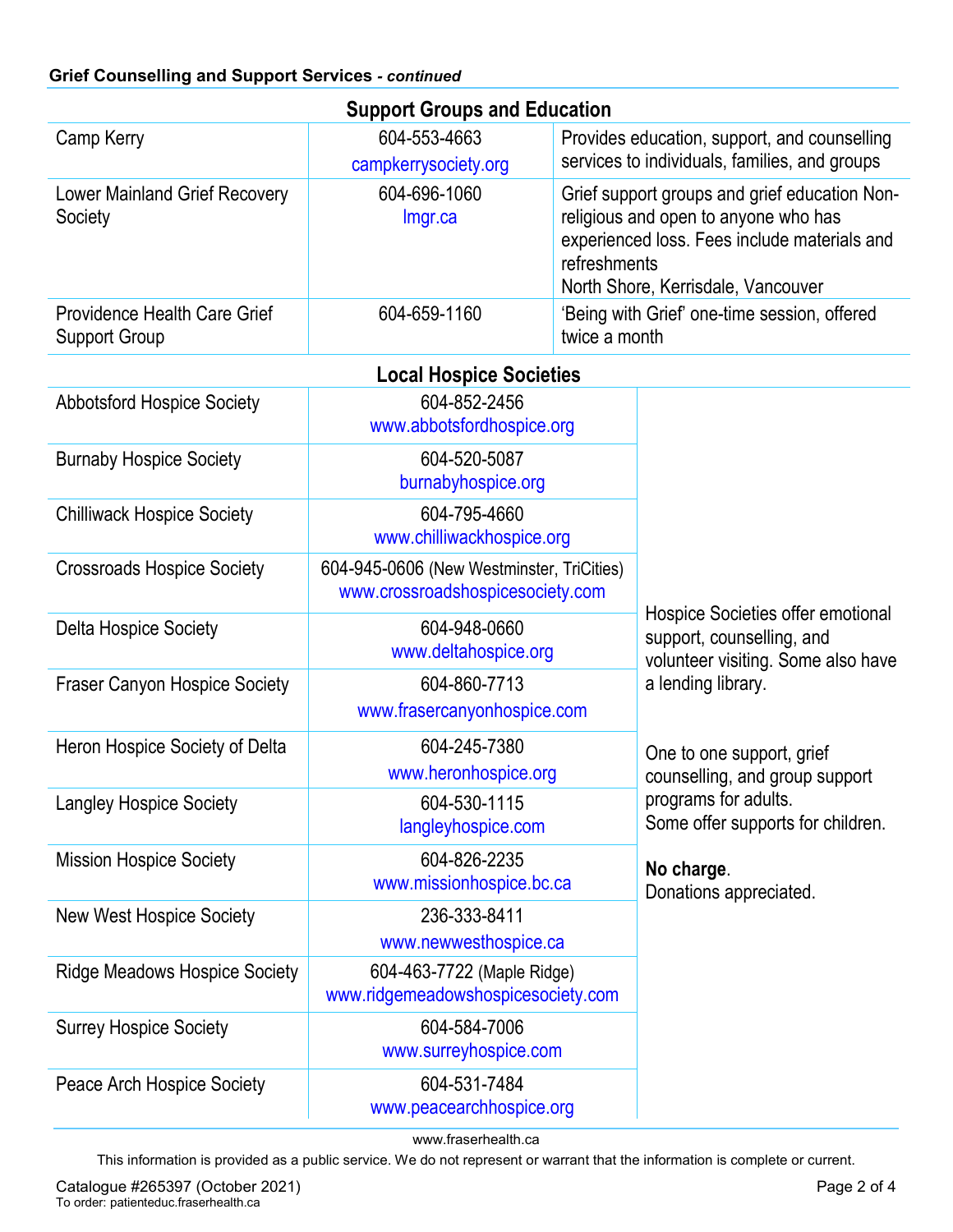| <b>Resources for Parents</b>                        |                                                                                                        |                                                                                                                         |  |  |  |
|-----------------------------------------------------|--------------------------------------------------------------------------------------------------------|-------------------------------------------------------------------------------------------------------------------------|--|--|--|
| The Compassionate Friends of<br>Canada (BC Chapter) | 778-222-0446 (Burnaby)<br>604-289-0097 (Mission)<br>604-536-6522 (Surrey, White Rock)<br>tcfcanada.net | Drop-in support group for parents<br>who have lost a child (at any age).<br>Chapters around the province.<br>No charge. |  |  |  |

## **Resources specific to Medical Assistance in Dying (MAiD)**

| Bridge C-14               | bridgec14.org                                            | Ontario-based non-profit<br>organization best accessed<br>through their Facebook page.<br>Bridge C-14 provides<br>compassionate support to families<br>throughout their journey with<br>medical assistance in dying<br>(MAID). |
|---------------------------|----------------------------------------------------------|--------------------------------------------------------------------------------------------------------------------------------------------------------------------------------------------------------------------------------|
| Dying with Dignity Canada | Toll free: 1-844-395-3640<br>support@dyingwithdignity.ca | A national not-for-profit<br>organization that provides<br>specialized support for individuals<br>and families who may have<br>difficult emotions that can arise<br>from a loved one choosing an<br>Assisted Death.            |

| <b>Resources for Children and Teens</b>                                              |                                      |                                                                                                                            |  |
|--------------------------------------------------------------------------------------|--------------------------------------|----------------------------------------------------------------------------------------------------------------------------|--|
| Camp Kerry                                                                           | 604-553-4663<br>campkerrysociety.org | One-to-one counselling,<br>bereavement retreats, support<br>groups, online support community,<br>youth program             |  |
| Canuck Place - Children's<br>Hospice                                                 | 604-731-4847<br>www.canuckplace.org  | One-to-one counselling,<br>bereavement groups for parents<br>and siblings.<br>No charge.                                   |  |
| Vancouver Hospice Society -<br><b>Children's Grief and Family</b><br>Support Program | 604-737-7305 (ext. 218)              | Grief support for children who<br>have experienced the death of a<br>parent or another significant adult<br>in their life. |  |

www.fraserhealth.ca